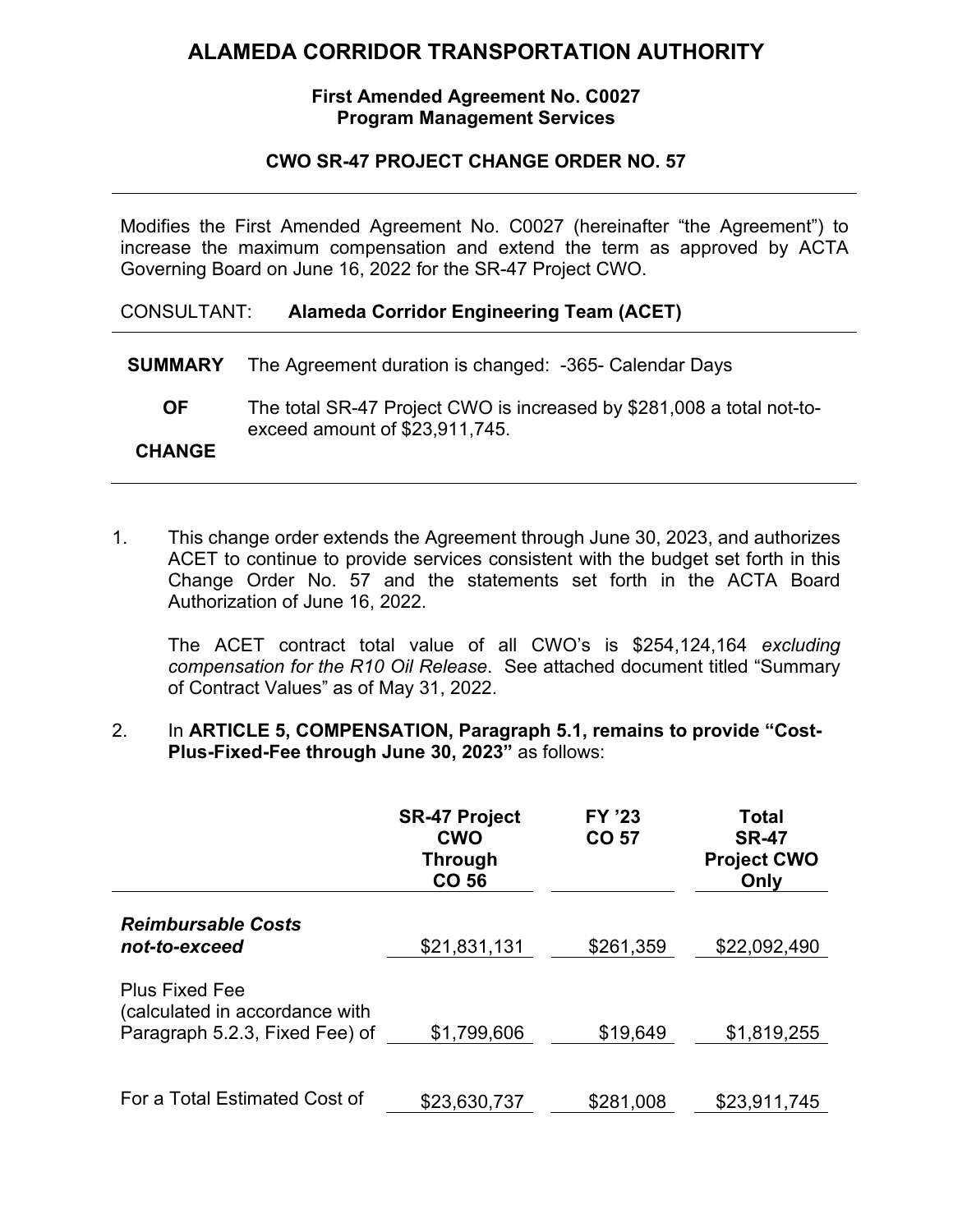- 3. In **Paragraph 5.2.3, Fixed-Fee,** the amount shown in **Subparagraph (b)** is revised to read, "\$1,819,255".
- 4. Except as provided herein, all terms and conditions of the Agreement remain unchanged.

IN WITNESS WHEREOF, the Parties hereto have executed this SR-47 CWO Change Order No. 57 to the Agreement on the date next to their signatures.

| <b>AUTHORITY:</b>                                          | <b>CONSULTANT:</b>                                                                                                                                                                                                             |  |  |
|------------------------------------------------------------|--------------------------------------------------------------------------------------------------------------------------------------------------------------------------------------------------------------------------------|--|--|
| <b>ALAMEDA CORRIDOR</b><br><b>TRANSPORTATION AUTHORITY</b> | <b>ALAMEDA CORRIDOR ENGINEERING</b><br><b>TEAM, a Joint Venture</b>                                                                                                                                                            |  |  |
|                                                            | AECOM TECHNICAL SERVICES, INC.                                                                                                                                                                                                 |  |  |
|                                                            |                                                                                                                                                                                                                                |  |  |
| Signature: ______________________________                  |                                                                                                                                                                                                                                |  |  |
|                                                            | Date:                                                                                                                                                                                                                          |  |  |
| <b>ATTEST</b>                                              | <b>ATTEST</b>                                                                                                                                                                                                                  |  |  |
| Signature: <u>www.community.com</u>                        | Signature: experience and the state of the state of the state of the state of the state of the state of the state of the state of the state of the state of the state of the state of the state of the state of the state of t |  |  |
|                                                            |                                                                                                                                                                                                                                |  |  |
| Date: _________________________________                    |                                                                                                                                                                                                                                |  |  |
|                                                            | <b>MOFFATT &amp; NICHOL, INC.</b>                                                                                                                                                                                              |  |  |
| <b>APPROVED AS TO FORM:</b>                                |                                                                                                                                                                                                                                |  |  |
| Michael N. Feuer, City of Los Angeles City Attorney        |                                                                                                                                                                                                                                |  |  |
| By: $\qquad \qquad$                                        |                                                                                                                                                                                                                                |  |  |
| <b>Deputy City Attorney</b>                                | <b>ATTEST</b>                                                                                                                                                                                                                  |  |  |
|                                                            |                                                                                                                                                                                                                                |  |  |
|                                                            |                                                                                                                                                                                                                                |  |  |
|                                                            | Date:                                                                                                                                                                                                                          |  |  |